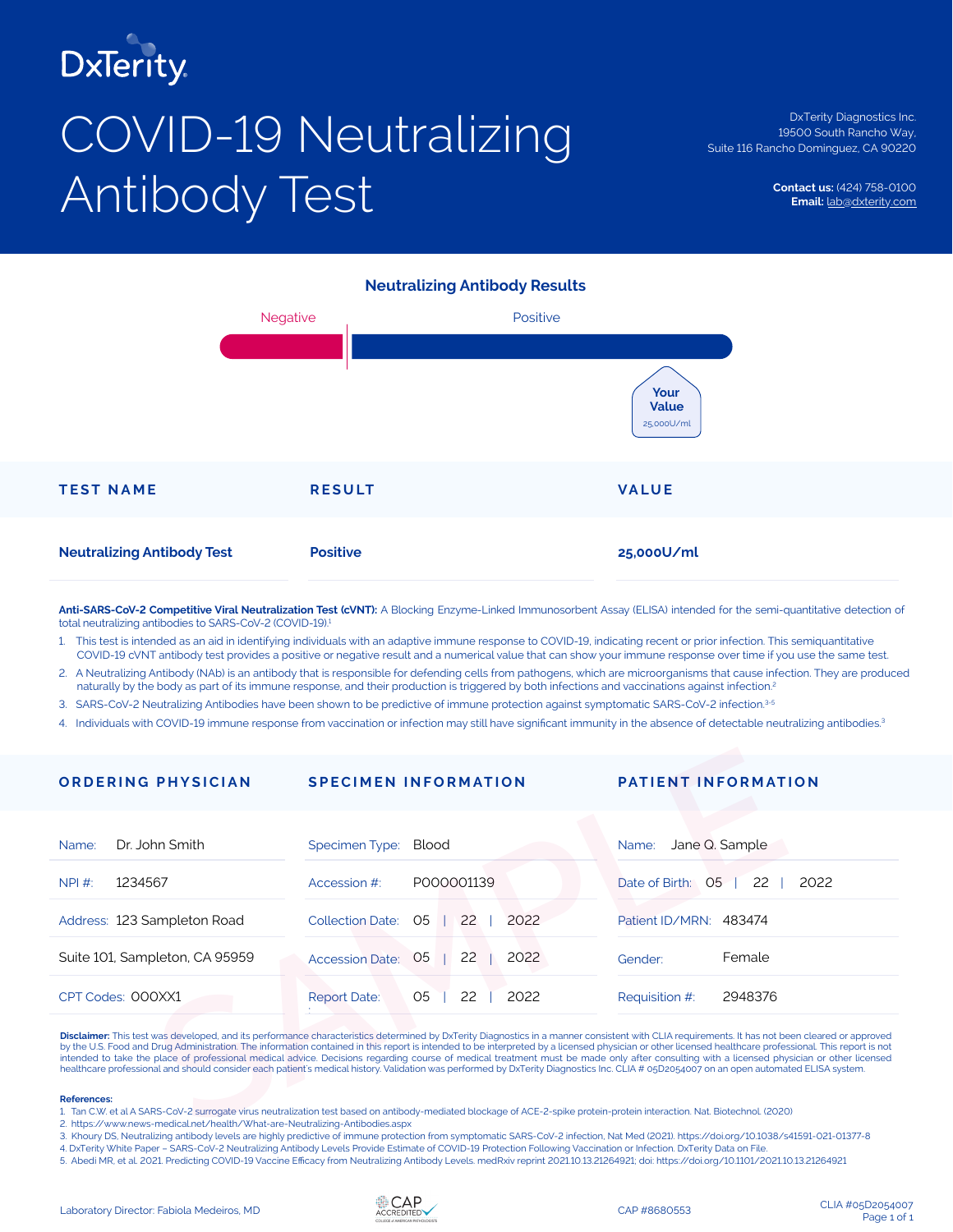

# COVID-19 Neutralizing Antibody Test

DxTerity Diagnostics Inc. 19500 South Rancho Way, Suite 116 Rancho Dominguez, CA 90220

> **Contact us:** (424) 758-0100 **Email:** lab@dxterity.com

| <b>TEST NAME</b>                  | <b>RESULT</b> | <b>VALUE</b>                    |
|-----------------------------------|---------------|---------------------------------|
| <b>Neutralizing Antibody Test</b> |               | <b>Below Limit of Detection</b> |

**Anti-SARS-CoV-2 Competitive Viral Neutralization Test (cVNT):** A Blocking Enzyme-Linked Immunosorbent Assay (ELISA) intended for the semi-quantitative detection of total neutralizing antibodies to SARS-CoV-2 (COVID-19).<sup>1</sup>

- 1. This test is intended as an aid in identifying individuals with an adaptive immune response to COVID-19, indicating recent or prior infection. This semiquantitative COVID-19 cVNT antibody test provides a positive or negative result and a numerical value that can show your immune response over time if you use the same test.
- 2. A Neutralizing Antibody (NAb) is an antibody that is responsible for defending cells from pathogens, which are microorganisms that cause infection. They are produced naturally by the body as part of its immune response, and their production is triggered by both infections and vaccinations against infection.2
- 3. SARS-CoV-2 Neutralizing Antibodies have been shown to be predictive of immune protection against symptomatic SARS-CoV-2 infection.3-5
- 4. Individuals with COVID-19 immune response from vaccination or infection may still have significant immunity in the absence of detectable neutralizing antibodies.<sup>3</sup>

| <b>ORDERING PHYSICIAN</b>                                                                                                                                                                                                                                                                                                                                                                                                                                                                                                                                                                                                                                                                                                                                                                       | <b>SPECIMEN INFORMATION</b> |                |            |      |                        | <b>PATIENT INFORMATION</b>   |
|-------------------------------------------------------------------------------------------------------------------------------------------------------------------------------------------------------------------------------------------------------------------------------------------------------------------------------------------------------------------------------------------------------------------------------------------------------------------------------------------------------------------------------------------------------------------------------------------------------------------------------------------------------------------------------------------------------------------------------------------------------------------------------------------------|-----------------------------|----------------|------------|------|------------------------|------------------------------|
| Dr. John Smith<br>Name:                                                                                                                                                                                                                                                                                                                                                                                                                                                                                                                                                                                                                                                                                                                                                                         | Specimen Type:<br>Blood     |                |            |      | Name:                  | Jane Q. Sample               |
| 1234567<br>NPI #:                                                                                                                                                                                                                                                                                                                                                                                                                                                                                                                                                                                                                                                                                                                                                                               | Accession #:                |                | P000001139 |      | Date of Birth:         | O <sub>5</sub><br>2022<br>22 |
| Address: 123 Sampleton Road                                                                                                                                                                                                                                                                                                                                                                                                                                                                                                                                                                                                                                                                                                                                                                     | <b>Collection Date:</b>     | O5             | 22         | 2022 | Patient ID/MRN: 483474 |                              |
| Suite 101, Sampleton, CA 95959                                                                                                                                                                                                                                                                                                                                                                                                                                                                                                                                                                                                                                                                                                                                                                  | <b>Accession Date:</b>      | O <sub>5</sub> | 22         | 2022 | Gender:                | Female                       |
| CPT Codes: 000XX1                                                                                                                                                                                                                                                                                                                                                                                                                                                                                                                                                                                                                                                                                                                                                                               | <b>Report Date:</b>         | O <sub>5</sub> | 22         | 2022 | Requisition #:         | 2948376                      |
| Disclaimer: This test was developed, and its performance characteristics determined by DxTerity Diagnostics in a manner consistent with CLIA requirements. It has not been cleared or approved<br>by the U.S. Food and Drug Administration. The information contained in this report is intended to be interpreted by a licensed physician or other licensed healthcare professional. This report is not<br>intended to take the place of professional medical advice. Decisions regarding course of medical treatment must be made only after consulting with a licensed physician or other licensed<br>healthcare professional and should consider each patient's medical history. Validation was performed by DxTerity Diagnostics Inc. CLIA # 05D2054007 on an open automated ELISA system. |                             |                |            |      |                        |                              |
| <b>References:</b><br>1. Tan C.W. et al A SARS-CoV-2 surrogate virus neutralization test based on antibody-mediated blockage of ACE-2-spike protein-protein interaction. Nat. Biotechnol. (2020)<br>2. https://www.news-medical.net/health/What-are-Neutralizing-Antibodies.aspx                                                                                                                                                                                                                                                                                                                                                                                                                                                                                                                |                             |                |            |      |                        |                              |

### **References:**

3. Khoury DS, Neutralizing antibody levels are highly predictive of immune protection from symptomatic SARS-CoV-2 infection, Nat Med (2021). https://doi.org/10.1038/s41591-021-01377-8

4. DxTerity White Paper – SARS-CoV-2 Neutralizing Antibody Levels Provide Estimate of COVID-19 Protection Following Vaccination or Infection. DxTerity Data on File.

5. Abedi MR, et al. 2021. Predicting COVID-19 Vaccine Efficacy from Neutralizing Antibody Levels. medRxiv reprint 2021.10.13.21264921; doi: https://doi.org/10.1101/2021.10.13.21264921